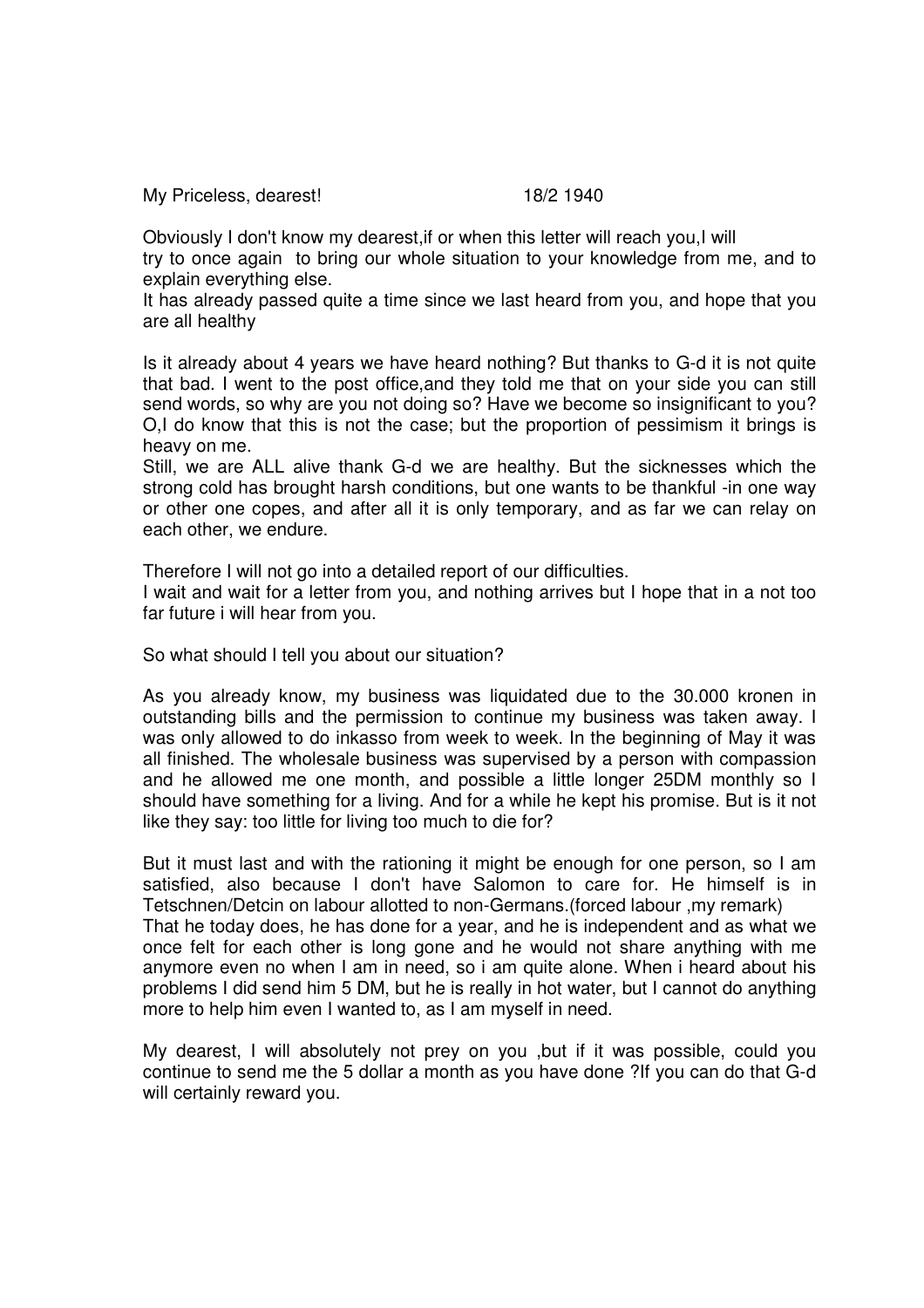The other relatives in the Protectorate have to carry on with their lives as best they can,and have done that already for a year. I write often to them and follow how they get on. Kamilla and Alois (my grandfather died shortly after this letter was written) and also Mase (max) are employed with Karl. but now they fear that the lack of raw material and coal will cause the closure of the factory. Karl is trying to find a way to leave the country. What his parents will do, I cannot imaging. Dear Leni has terrible problems, and dear Leo who took part in the war on the Polish side, has left his wife and children behind with her parents,and continues alone. After that they haven't had any news about him.(he perished) Oskar is with the Brandeis's and works in the woods. Franzsky,Elsa and Martel try to get through as best they can and wait and fear what the future might bring.Oh, If one only knew!! (thank G-d they didn't) This life is not a life, but we must trust in G-d and that He will bring us through it all and bring help.

I have the good of having dear Herman with me in the house, so I am not alone and we help each other and in that way we manage. He should go to work as all Jews under 65,but it is terrible difficult for him with his wife and a blind daughter who is 34 years old. The support is about 60 mark/mnthly,the money come from The Reichverband der Juden in Berlin which has an office in Sudetenland (Bohemia) Because I am a foreigner, I get nothing. Herman has also a son who was deported to Poland and he hope he is alive.One daughter is married in Hungary. One is in Praha.

I heard that dear Olga have emigrated to America with her husband and son who is ¾ year old.I am amazed how fast they got their visa. They got their affidavit from a brother of their late father and will certainly find a way to make their living. He is a healthy, strong person, and handsome

It is a great grievance for me how also our dear ones (at least the young ones) are treated.I read in the newspaper that in the Protectorate the Jewish scientists are closed out from their professions and must find manual work before april the 1<sup>st</sup>. This is the beginning to the end for us all. It is terrible, and I am glad I am already old. I tell you that within 10 years there will be no Jews left in Sudeten (well we are around and kicking in Teplice!!!) One part has died and some have emigrated>But to where?

Here in Teplice are still about 350 Jews of 6000.and we get fewer and fewer. You can image this for yourself.-but now to something else: how are you doing, my dearest?. is dear Molly well? and what about the little Bubi? And do you earn enough from your business?

How is dear Dorothy getting along?And Max and Georg? And with you my dearest brother? I am convinced that your thoughts are with us as often as ours are with you all. how glad we have been for all your earlier letters, and hope to have another one.